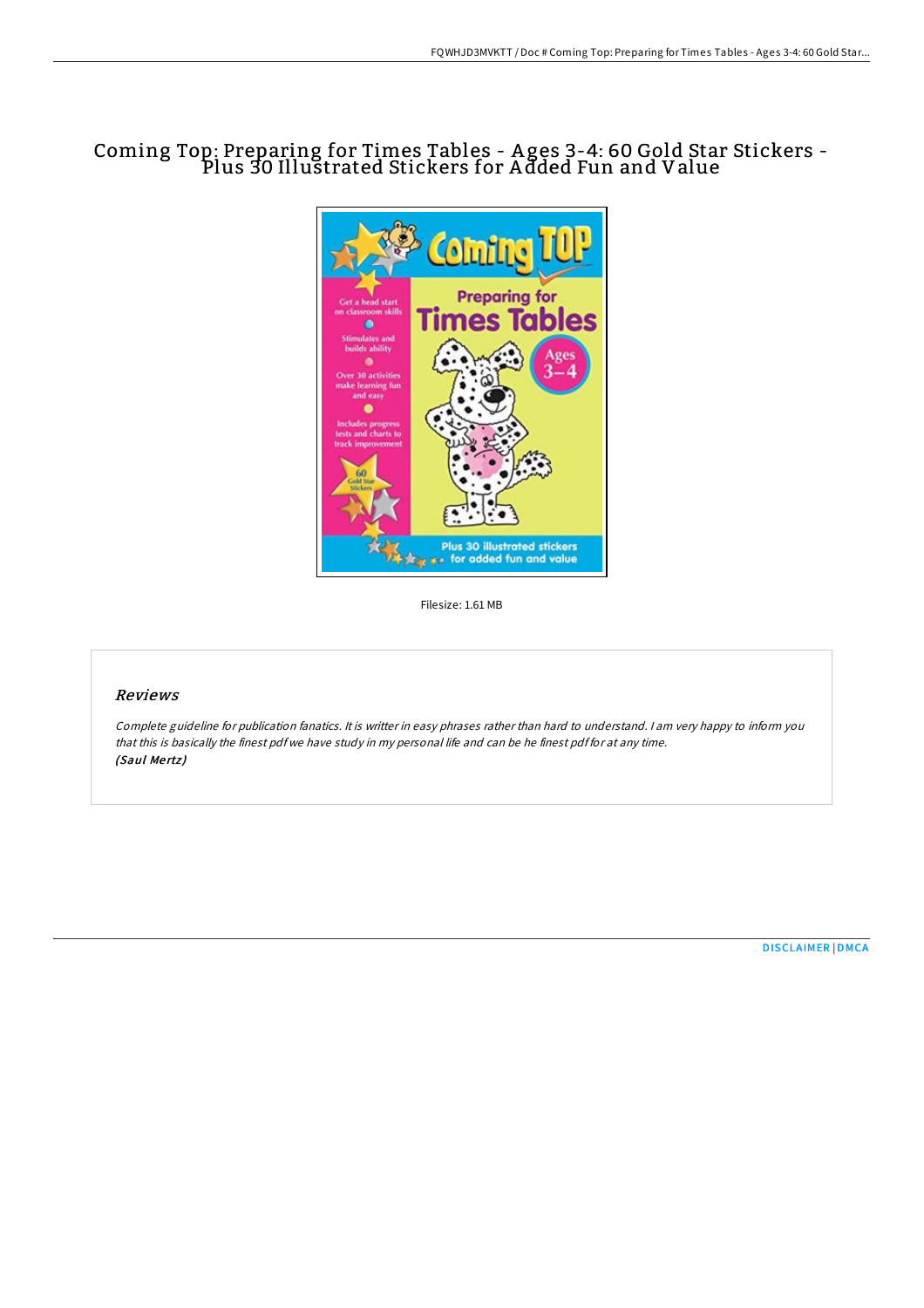# COMING TOP: PREPARING FOR TIMES TABLES - AGES 3-4: 60 GOLD STAR STICKERS - PLUS 30 ILLUSTRATED STICKERS FOR ADDED FUN AND VALUE



Anness Publishing. Book. Book Condition: new. BRAND NEW, Coming Top: Preparing for Times Tables - Ages 3-4: 60 Gold Star Stickers - Plus 30 Illustrated Stickers for Added Fun and Value, Louisa Somerville, David Smith, This book features 60 gold star stickers - plus 30 illustrated stickers for added fun and value. You can get a head start on classroom skills. It offers over 30 activities make learning fun and easy - count cakes on a plate, spot sets of certain things, draw multiple eyes on a monster, and much more! It comes with reusable stickers to put on every page. It includes progress charts to track improvement. Teachers may photocopy pages for school use. This special book is designed to teach essential number skills through fun-to-do activities and projects, all beautifully illustrated with amusing animals to enable children to learn through play. Count birds on a branch and stripes on snakes, and add a beetle's missing legs.

Read Coming Top: [Preparing](http://almighty24.tech/coming-top-preparing-for-times-tables-ages-3-4-6.html) for Times Tables - Ages 3-4: 60 Gold Star Stickers - Plus 30 Illustrated Stickers for Added Fun and Value Online

 $E$  Download PDF Coming Top: [Preparing](http://almighty24.tech/coming-top-preparing-for-times-tables-ages-3-4-6.html) for Times Tables - Ages 3-4: 60 Gold Star Stickers - Plus 30 Illustrated Stickers for Added Fun and Value